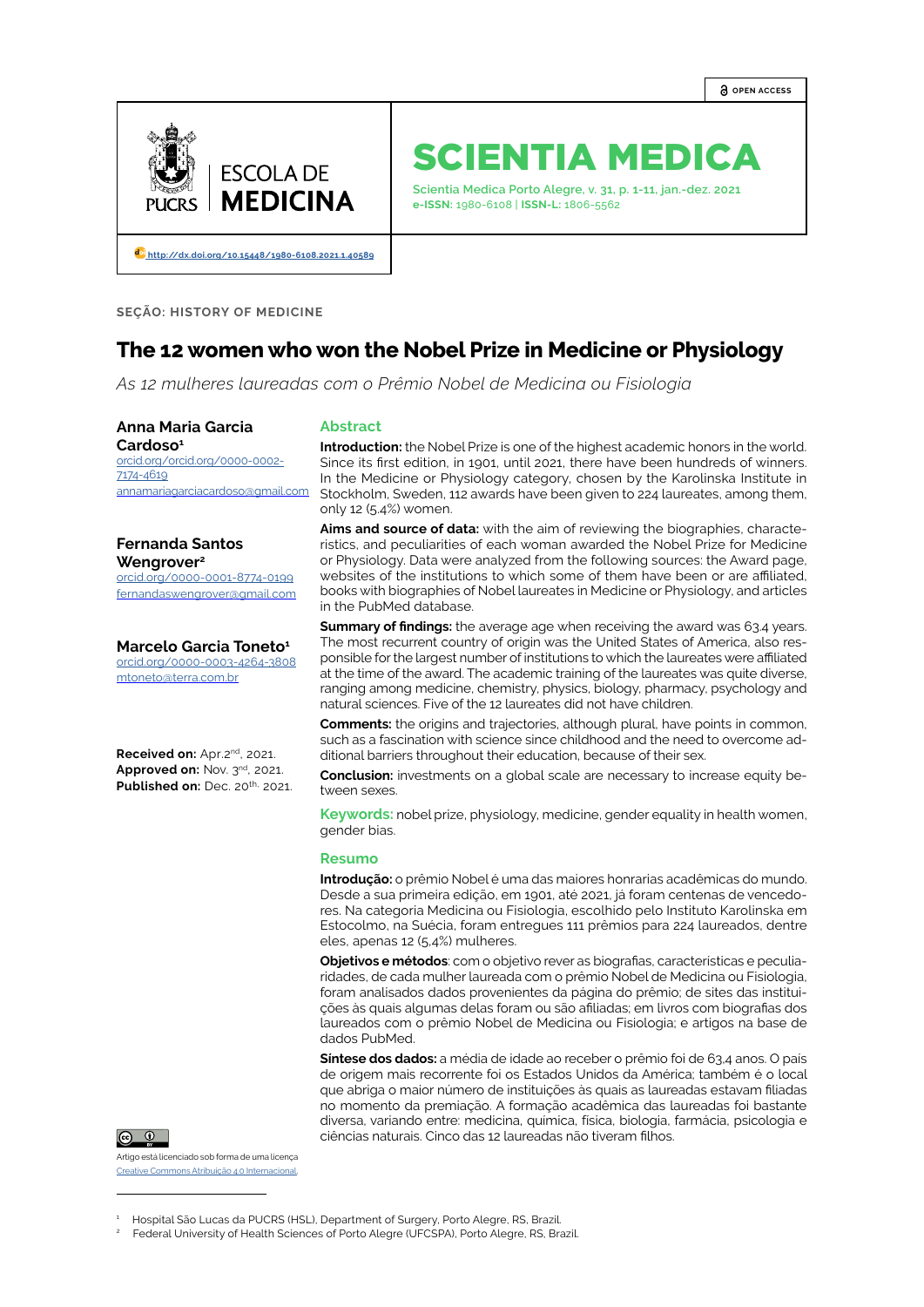**Conclusão:** fazem-se necessários investimentos em escala global para aumentar a equidade entre os gêneros.

**Palavras-chave:** prêmio nobel, fisiologia, medicina, igualdade de gênero na saúde das mulheres, viés em relação ao gênero.

## **Introduction**

The Nobel Prize is one of the highest honors in the scientific world in the categories of Physics, Chemistry, Medicine or Physiology, Literature, and Peace. The prizes were awarded for the first time in 1901 and there has been a ceremony almost annually since then, not taking place only in some periods during the 1st and 2nd World Wars. In 1968, the Bank of Sweden added the Nobel Prize for Economic Sciences (1, 2).

The name of the prize is attributed to Alfred Bernhard Nobel, a Swedish chemist and inventor, whose experiments with nitroglycerin led to the discovery of dynamite. This achievement boosted his economic life, leaving him with a great fortune. However, it cost the life of his younger brother in an experiment, in addition to expanding the war force of nations. When he died in 1895, Alfred, who by nature was a pacifist and had no direct family nucleus, left all his fortune in his will destined to honor "those who during the previous year had achieved the greatest benefit to humanity" (1, 2).

The first woman to receive the Nobel Prize was Marie Curie, in 1903. On this occasion, she shared the Physics Prize with her husband and with another researcher. In 1911, Curie won a second time, this time alone, in the Chemistry category. The first Nobel Prize in Medicine or Physiology was awarded to a woman only 44 years after Curie's achievement (2-5).

Since its first edition, in 1901, until 2021, there have been hundreds of winners. In the Medicine or Physiology category, chosen by the Karolinska Institute in Stockholm, Sweden, 112 awards have been given to 224 laureates, among them, only 12 (5.4%) women (3).

The current study aims to review the biographies, characteristics, and peculiarities of each woman awarded the Nobel Prize for Medicine or Physiology, as well as to discuss the role of women as researchers in the scientific community.

## **Methods**

The Nobel Prize for Medicine or Physiology laureates were reviewed. The material was researched in PubMed, directly on the Nobel Prize website, and in books with biographies of Nobel laureates in Medicine or Physiology. In addition, pages of the institutions to which they were or are affiliated were consulted.

## **Results**

A general overview of the laureates, including the year of the laureate and the nature of the award-winning work, can be analyzed in **Table 1**. There is a large gap of three decades between the first and the second woman awarded the Prize, as well as an absence of female laureates between 2015 and the year of this publication, in 2021. The diversity among the themes of the awarded works is also noticeable (1, 2).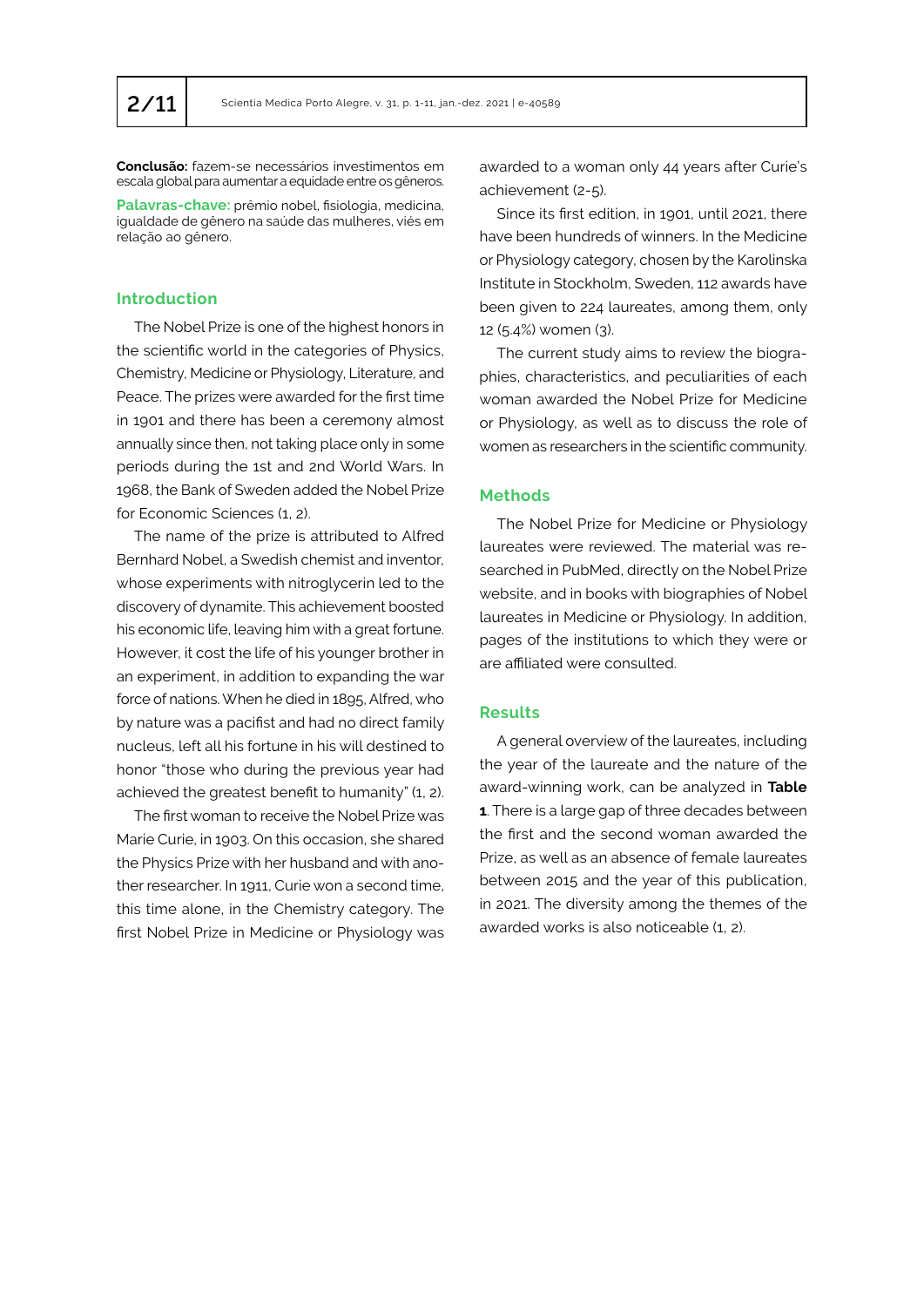| <b>LAUREATE</b>                   | <b>YEAR</b> | PRIZE MOTIVATION                                                                             |
|-----------------------------------|-------------|----------------------------------------------------------------------------------------------|
| 1. Gerty Theresa Cori             | 1947        | For their discovery of the course of the catalytic conversion of<br>glycogen                 |
| 2. Rosalyn Yalow                  | 1977        | For the development of radioimmunoassays of peptide<br>hormones                              |
| 3. Barbara McClintock             | 1983        | For her discovery of mobile genetic elements                                                 |
| 4. Rita Levi-Montalcini           | 1986        | For their discoveries of growth factors                                                      |
| 5. Gertrude B. Elion              | 1988        | For their discoveries of important principles for drug treatment"                            |
| 6. Christiane<br>Nüsslein-Volhard | 1995        | For their discoveries concerning the genetic control of early<br>embryonic development       |
| 7. Linda B. Buck                  | 2004        | For their discoveries of odorant receptors and the organization of<br>the olfactory system   |
| 8. Françoise Barré-Sinoussi       | 2008        | For their discovery of human immunodeficiency virus                                          |
| 9. Elizabeth H. Blackburn         | 2009        | For the discovery of how chromosomes are protected by<br>telomeres and the enzyme telomerase |
| 10. Carol W. Greider              | 2009        | For the discovery of how chromosomes are protected by<br>telomeres and the enzyme telomerase |
| 11. May-Britt Moser               | 2014        | For their discoveries of cells that constitute a positioning system<br>in the brain          |
| 12. Tu Youyou                     | 2015        | For her discoveries concerning a novel therapy against Malaria                               |

| <b>TABLE 1 -</b> The 12 women who won the Nobel Prize in Medicine or Physiology. |  |  |  |  |  |  |  |
|----------------------------------------------------------------------------------|--|--|--|--|--|--|--|
|                                                                                  |  |  |  |  |  |  |  |

**Table 2** presents a summary of the laureate data. Although the Nobel Prize for Medicine or Physiology has been awarded since 1901, the first woman to win the award was only 46 years later. Since then, another 11 women have been honored with the award. The average age when receiving the award was 63.4 years. The most recurrent country of origin was the United States of America, also the place that houses the largest number of

institutions to which the laureates were affiliated .at the time of the award. The academic training of the laureates was quite diverse, ranging from: medicine, chemistry, physics, biology, pharmacy, psychology, and natural sciences, which speaks in favor of stimulating interdisciplinary training and science in general. Therefore, the discoveries are equally diverse, as well as their applicability (1, 2, 6-24).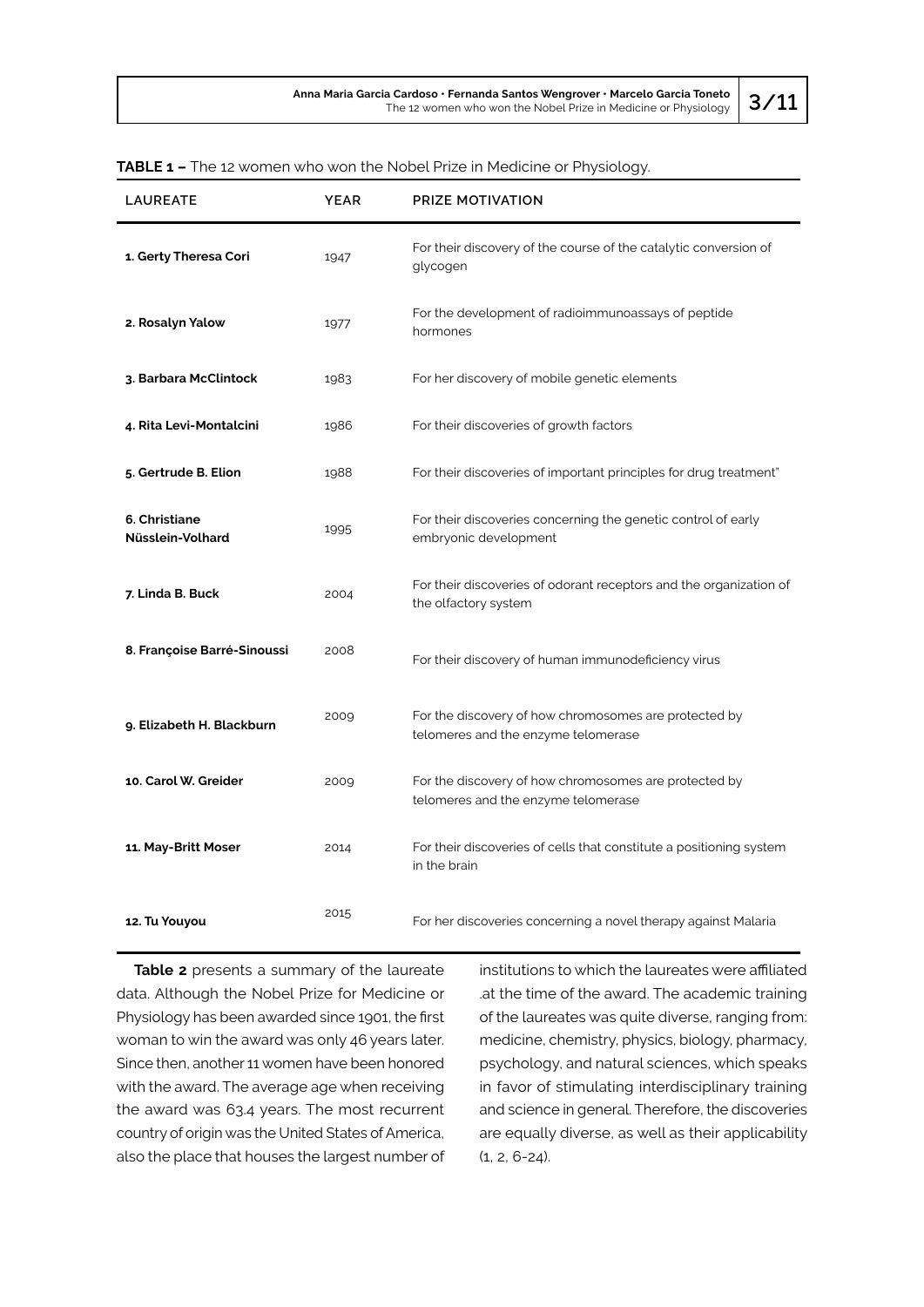| Name                                   | Age | Degree                     | Nationality       | <b>Prize Share</b>                                                        |  |  |  |
|----------------------------------------|-----|----------------------------|-------------------|---------------------------------------------------------------------------|--|--|--|
| Gerty Cori<br>1886-1957                | 61  | Medicine                   | Czech<br>Republic | Carl Ferdinand Cori* (Czech<br>Republic) & Bernard Houssay<br>(Argentina) |  |  |  |
| Rosalyn Yalow<br>1921-2011             | 56  | Physics                    | <b>USA</b>        | Roger Guillemin (France) & Andrew<br>V. Schally (Lithuania)               |  |  |  |
| Barbara McClintock<br>1902-1992        | 81  | Biology                    | <b>USA</b>        |                                                                           |  |  |  |
| Rita Levi- Montalcini<br>1909-2012     | 77  | Medicine                   | Italy             | Stanley Cohen (USA)                                                       |  |  |  |
| Gertrude B. Elion<br>1918-1999         | 70  | Chemistry                  | <b>USA</b>        | James W. Black (Scotland) &<br>George H. Hitchings (USA)                  |  |  |  |
| Christiane Nüsslein- Volhard<br>1942 - | 53  | Biochemistry               | Germany           | Edward B. Lewis (USA) & Eric F.<br>Wieschaus (USA)                        |  |  |  |
| Linda B. Buck<br>1947-                 | 57  | Biology                    | <b>USA</b>        | Richard Axel (USA)                                                        |  |  |  |
| Françoise Barré-Sinoussi<br>1947-      | 61  | Natural<br><b>Sciences</b> | France            | Harald zur Hausen (Germany) &<br>Luc Montagnier (France)                  |  |  |  |
| Elizabeth Blackburn<br>1948-           | 61  | Biochemistry               | Australia         | Carol W. Greider (USA);<br>Jack W. Szostak (England)                      |  |  |  |
| Carol W. Greider<br>1961-              | 48  | Biology                    | <b>USA</b>        | Elizabeth H. Blackburn (Australia):<br>Jack W. Szostak (England)          |  |  |  |
| May-Britt Moser<br>1963-               | 51  | Psychology                 | Norway            | John O'Keefe (USA) & Edvard I.<br>Moser* (Norway)                         |  |  |  |
| Tu Youyou<br>1930-                     | 85  | Pharmacy                   | China             | William C. Campbell (Ireland) &<br>Satoshi Ōmura (Japan)                  |  |  |  |

## **TABLE 2 –** Characteristics of the 12 women who won the Nobel Prize in Medicine or Physiology.

\*Spouse.

Of the 112 editions, only 39 Awards were given to a single researcher - 38 men and only one woman, Barbara McClintock, in 1983. The other women shared the award, two of them with their spouses and a third researcher (1, 2, 6-24).

## **The pioneers: Gerty & Rosalyn**

The first woman to be awarded the Nobel Prize in Physiology and Medicine, Gerty Theresa Cori, was born in 1896 in Prague, then the Austro-Hungarian Empire. In 1914, she enrolled in medicine at the German University of Prague, where she met Carl Ferdinand Cori, who she married in 1920,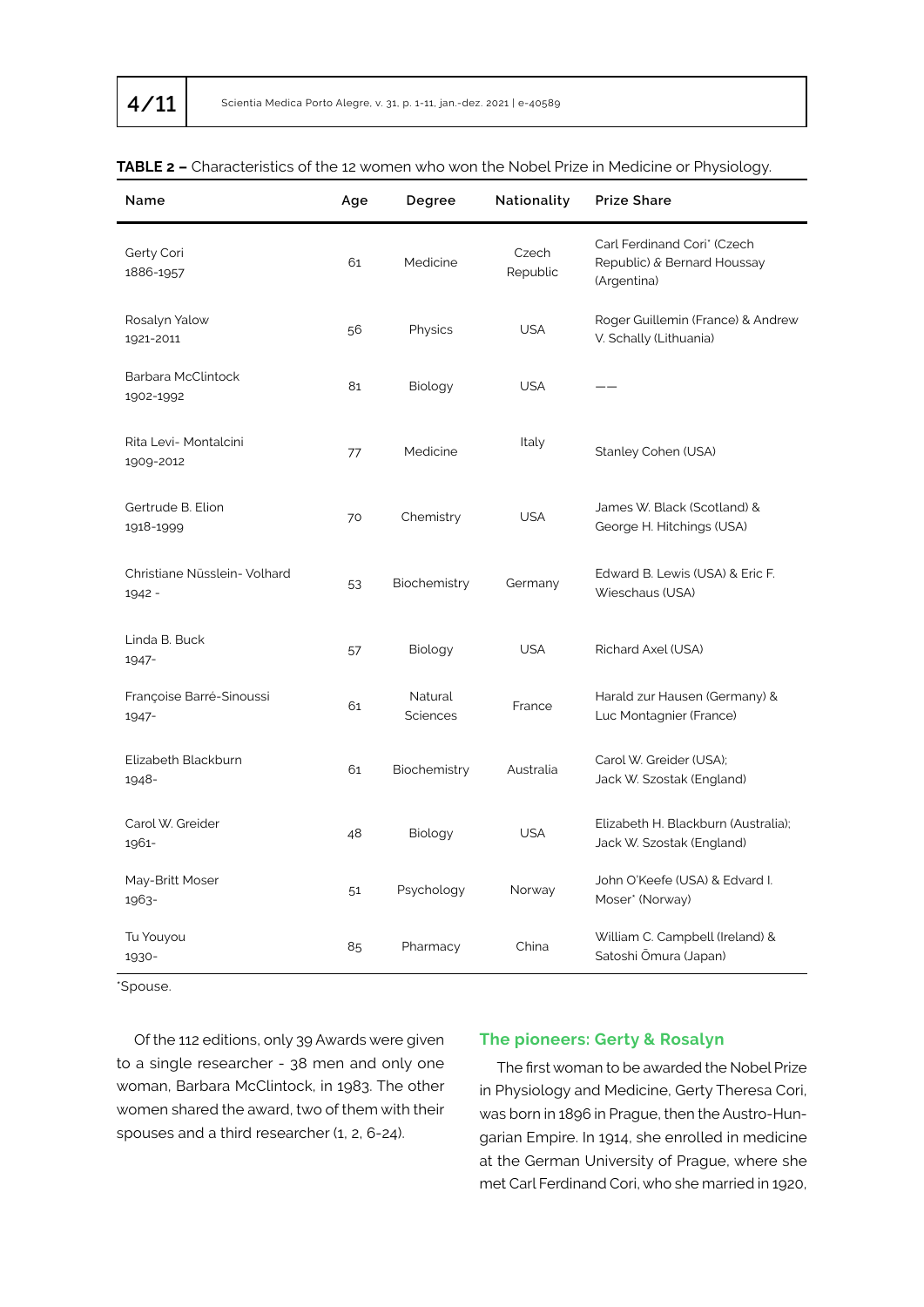the year of her graduation. She emigrated to the United States two years later, with her husband. The reasons for this change arise from the fact that Europe was recovering after the First World War and the fact that Gerty was a woman with Jewish heritage made it even more difficult to build an academic career. In Buffalo, New York, at the State Institute for the Study of Malignant Diseases (now Roswell Park Memorial Institute) she was employed on less favorable terms than her husband. The couple even heard that it was "unAmerican" for a couple to work together. Despite this, they started their research on metabolic mechanisms. In 1931, they were offered positions at the University of Washington in St. Louis, where they moved. Their only son was born there in 1936. Carl soon assumed the position of president at the School of Medicine, but Gerty would only enter, as a researcher, in 1946, receiving ten percent of her partner's salary to perform the same function. She became a teacher in 1947, the same year she was awarded the Nobel Prize, at the age of 51, with her husband and another researcher. The couple's mutual interest in metabolic and hormonal pathways led them to study and describe mechanisms of action of glands, such as the pituitary, and of enzymes, such as glucose-1-phosphate (Cori ester), responsible for glucose metabolism pathways (2, 4, 6, 7, 8).

Thirty years went by before another woman was awarded the Nobel Prize in Physiology and Medicine. In 1977, Rosalyn Yalow received the award along with two other researchers for their discoveries about peptide hormones that culminated in the development of the radioimmunoassay technique, capable of dosing minute amounts of substances in the blood and in other body fluids. With a Jewish heritage, Rosalyn, born in 1921 in New York City, was brilliant since childhood. She attended Hunter College (now City University of New York), and developed an interest in physics, which upset her family, who thought it was more appropriate for her to work as a primary school teacher. As soon as she graduated, in 1941, Yalow was invited to teach

physics at the University of Illinois. She was the only woman among the institution's 400 employees. Two years after completing her doctorate in 1947, Rosalyn earned a position as a researcher at the Bronx Veterans Administration Hospital, where she began to study the medicinal use of radioisotopes. For more than two decades, she and Doctor Solomon Berson worked to develop the technique of using radioisotopes to trace the metabolism of substances, such as insulin, by analyzing the radioactive decay of the injected matter in patients. In the 1970s, they were able to describe, through this technique, the behavior of other hormones. During that time, she and her husband had two children. Her colleague Berson passed away in 1972, so was unable to share with her the Nobel Prize that came five years later (2, 4, 9, 10).

## **The laureles of the 1980s: Barbara, Rita and Gertrude**

The third woman to earn the Nobel Prize in Physiology and Medicine, in 1983, Barbara Mc-Clintock, is responsible for discoveries in the field of genetics. She was the only woman to receive the award alone. Like her predecessors, she had to overcome adversities related to her sex to develop a career as a scientist. Born in 1902 in Connecticut, Barbara thwarted her parents' desire for her to be married off and began her studies at Cornell's College of Agriculture in 1919. She soon discovered her passion for genetics, a field which was still incipient, which she studied throughout her life. McClintock, through the study of corn, was able to prove, between the 1940s and 1950s, that genetic elements can be activated or deactivated through the transposition of certain genes within a chromosome - a fact that explains the functioning of the laws observed by Mendel in the previous century. Her work enabled better understanding of the genetic variability of beings, as well as the mechanisms that influence it. Barbara chose never to get married or have children (2, 4, 11).

Rita Levi-Montalcini was the fourth woman to receive the Nobel Prize in Physiology and Medi-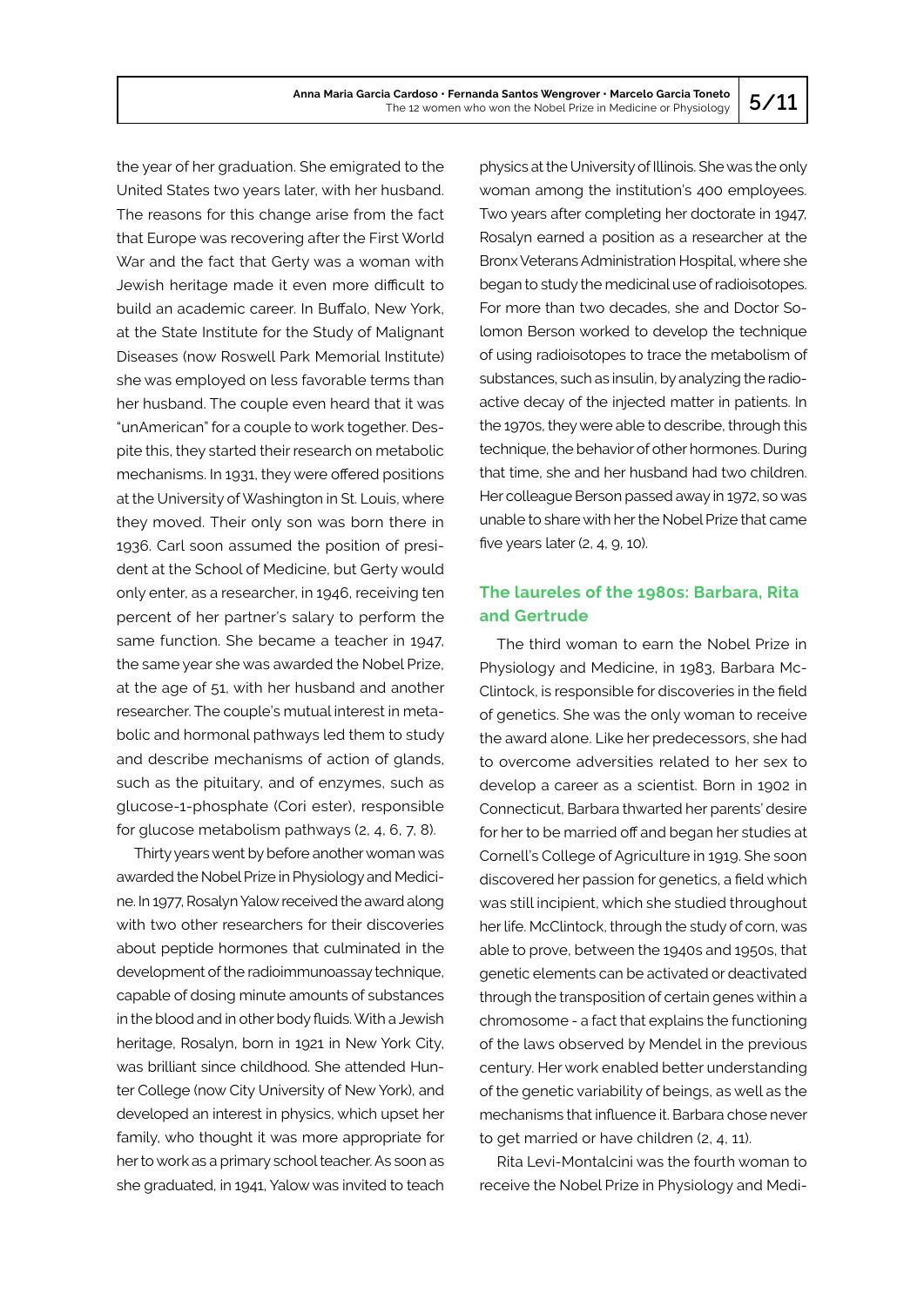cine, in 1986, along with her colleague Stanley Cohen. They discovered and described Nerve Growth Factor, which subsequently allowed for better understanding of diseases such as Alzheimer's and cancer. Rita was born into a wealthy Jewish family in the city of Turin, Italy, in 1909. At the age of twenty, she asked her father for permission to break with the expectation of assuming the role of wife and mother in order to pursue a professional career. She entered the School of Medicine of her hometown, despite having considered a career as a writer. She graduated in 1936 and started specializing in neurology and psychiatry in Brussels. In the same year, the Racial Laws (Manifesto per la Difesa della Razza) were decreed by Mussolini, making it impossible for her to complete the course and forcing her to return home. Isolated from the "Aryan world", she set up a small laboratory in her room, inspired by Viktor Hamburger's 1934 article on the effects of limb removal in chicken embryos. Less than a year later, as a result of the war, she was forced to relocate her mini laboratory to a hut in the countryside. In 1943 she was forced to flee to Florence, where she worked as a doctor in the refugee camp in the Anglo-American barracks until the end of the war. She was subsequently able to continue her research, being invited to work in the USA, with the author of the article that had inspired her years before. In 1952, she succeeded in isolating a substance removed from cancer cells in rats that, when administered to chicken embryos, caused a remarkable growth in the nervous system - a molecule that would later be called Nerve Growth Factor. Levi-Montalcini never married or had children. She passed away in 2012, at the age of 103 - thus being the most longevous Nobel laureate of all categories (2, 4, 12).

Two years later, in 1988, American chemist Gertrude B. Elion shared the Prize with two other scientists for the discovery of the principles of drug treatment. Daughter of Lithuanian and Russian immigrants, Gertrude was born in 1918 in New York City. She studied biochemistry at Hunter College, the same one at which Rosalyn Yalow (1977 laureate) had completed her physics training.

After graduating in 1937, at just 19 years of age, she found it difficult to exercise her profession, as the laboratories did not hire the few women trained in the area. Unemployed, she randomly met a chemist and started working as an assistant in his laboratory, initially on an unpaid basis. In 1929, she entered a master's degree in chemistry at New York University, as the only woman on the course. During this period, she took up the position of a teacher at Secondary Schools in New York City, having only the night shift and weekends to dedicate to her research. During the Second World War, she was hired by laboratories, but not as a researcher. She was finally accepted into a research laboratory, as an assistant to George H. Hitchings, with whom she shared the Prize years later. During this period, she started her doctorate on a night shift at the Brooklyn Polytechnic Institute, but eventually dropped out. The subsequent years were filled with small biochemical-metabolic discoveries, which came to fruition in the late 1950s, with the creation of new drugs, capable of altering the course of diseases such as leukemia. She also created the first successful antiviral drug, Acyclovir, as well as many others. Her name is associated with the patent of 45 drugs. In 1983 she took the Presidency of the American Association for Cancer Research. Gertrude also served as a counselor at the National Cancer Institute of the World Health Organization. She never married or had children (2, 4, 13, 14).

## **Christiane: the only laureate of the 1990s**

Christiane Nüsslein-Volhard was the sixth woman to receive the Award, in 1995, at the age of 53, for her discoveries about the genes involved in early embryonic development. Born in 1942 during World War II into a large and close-knit German family, Christiane had a happy childhood. She attended a month of nursing school in a hospital, considering the possibility of becoming a doctor. She soon gave up and studied biology at Goethe University in Frankfurt. In 1964, she entered the then unprecedented biochemistry course in Tübingen, where she obtained her diploma in 1969, with mediocre grades. At that time, little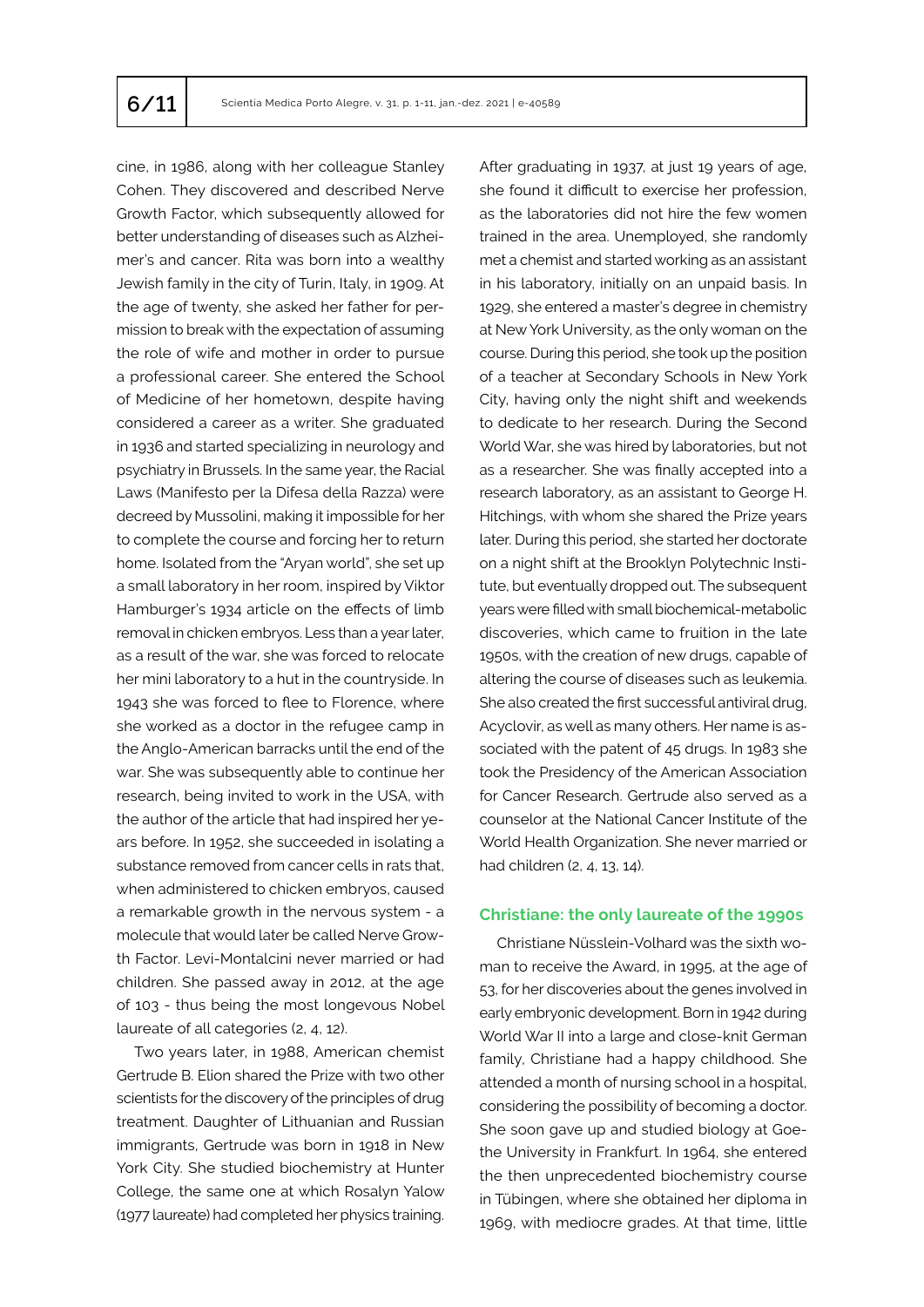was known about the mechanisms involved in the complex process of embryogenesis, which became her emphasis. Nüsslein-Volhard was able to describe a series of genetic-embryonic signaling pathways, including the Hedgehog pathway - responsible for determining the correct development of the embryo. She also discovered that signaling proteins in this pathway are also active during adulthood, their failure being associated with the appearance of some types of cancer. Faced with the challenges she had to overcome in order to achieve her professional goals simply because she was a woman, in 2004 she founded the Christiane Nüsslein-Volhard Stiftung Foundation, whose main objective is to provide support for women scientists to continue their research during motherhood. Christiane Nüsslein-Volhard had no children (2, 15, 16, 17).

## **The 2000s: Linda, Françoise, Elizabeth, Carol & May-Britt**

The seventh woman to receive the Nobel Prize in Physiology or Medicine was in 2004. Linda Buck is responsible for the study and description of the processing mechanism of olfactory stimuli. Linda was born in Seattle, USA, in 1947. She initially started a psychology degree at the University of Washington, but soon switched to microbiology, obtaining her degree in 1975, where she had her first contact with research. She continued her studies in Dallas, at the University of Texas, where she earned her PhD in immunology, in 1980. Fascinated with membrane proteins, still little explained, she advanced her studies on the Major Histocompatibility Complex and its action on antigen-antibody interactions in the context of immunology. To deepen her research, she was transferred to Richard Axel's laboratory, with whom she would associate. Linda then learned about neuroscience, which captivated her, prompting her to continue researching in this area. Reading a 1985 article by scientist Sol Snyder about potential odor detection mechanisms, she asked herself: how can such similar molecules determine such different smells and how do we detect and interpret them? Extremely motivated to solve these mysteries, she started her research on odor receptors in 1988. In 1991, Linda and her colleague Richard were able to demonstrate and publish about the genes responsible for olfactory receptors in nasal neurons. That same year, Linda left for Boston, taking up the position of assistant professor in the neurobiology department at Harvard Medical School. In 2002 she returned to her hometown, now as a member of the Division of Basic Sciences at the Fred Hutchinson Cancer Research Center and as a professor of physiology and biophysics at the University of Washington, where she carried on her research on olfactory mechanisms, which continues until today (18).

Four years later, in 2008, Françoise Barré-Sinoussi became the eighth woman to receive the Nobel Prize in Physiology or Medicine. She was co-responsible for the discovery of the HIV virus. Born in Paris in 1947, Françoise has been interested in science since childhood. During her graduation in natural sciences, she got in touch with several laboratories, offering to work as a volunteer in order to gain experience. She was accepted into a group affiliated with the Pasteur Institute, which studied the relationship between cancers in rats and retroviruses. She received her doctorate in 1974 from the Faculty of Sciences at the University of Paris and soon started a postdoctoral study in the USA, with scientists from the National Cancer Institute (NCI). She spent only one year in America, where she met her future husband, before returning to work at the Pasteur Institute, still studying the relationship between retroviruses and cancer. As soon as the suspicion arose that a new pandemic was emerging, she contacted virologist Luc Montagnier, and together they worked to determine its cause. In 1983, they were able to isolate the virus that caused the Acquired Human Immunodeficiency Syndrome. Françoise devoted the rest of her career to unraveling the mysteries of the virus she had discovered, investing her time and energy in researching it, and always collaborating with countries that had less resources. She retired in 2017, having received more than 10 laureates, in addition to the title of Doctor Honoris Causa from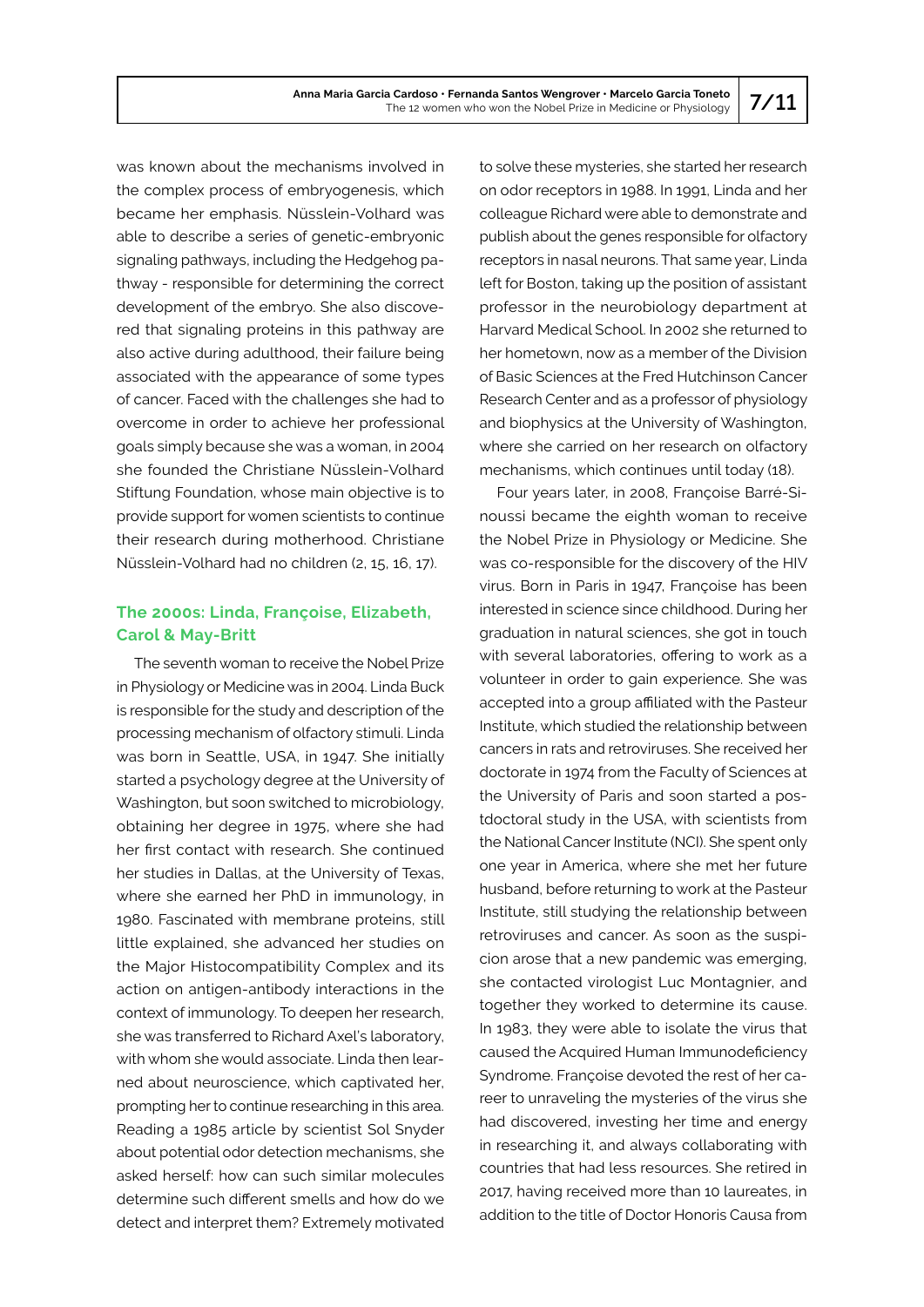several universities (19, 20).

The following year, in 2009, two women were together awarded the Nobel Prize in Physiology or Medicine, for the first time in history. Carol W. Greider and her supervisor Elizabeth H. Blackburn shared the prize with colleague Jack W. Szostak for their discovery of how chromosomes are protected by telomeres and the telomerase enzyme (1, 21, 22).

Elizabeth H. Blackburn was born in Australia in 1948, daughter of a family of doctors. Passionate about nature and animals, the study of biology came naturally to her. Reading the biography of scientist Marie Curie also influenced her decision. She graduated from the University of Melbourne in biochemistry and was immediately offered a position in the research laboratory, where she studied the metabolism of amino acids. Her professor arranged a place for her at Cambridge as a PhD student. There, immersed in the world of molecular biology, she researched the DNA sequencing of a bacteriophage virus, which later culminated in the analysis of DNA sequence patterns. As a very able student, she found herself surrounded by possibilities. In 1975, although initially determined to do her postdoctoral studies at the University of California San Francisco, in the USA, she changed her course to Yale University, because of her husband. In 1977, she concluded the thesis on the DNA sequencing of small protozoa, and moved to take a position at University of California San Francisco, along with her husband. Elizabeth continued her studies, analyzing the terminal portions of chromosomes, the telomeres. Finally, she was able to prove the importance of these structures for longevity and to demonstrate how our habits are responsible for shaping their function (21).

Carol W. Greider was the youngest woman to receive the Award, at the age of 48. Daughter of academic parents, Carol was born in San Diego, California, USA, in 1961. Carol had difficulties at school, as she is dyslexic. In 1971, her father was invited to work at the Max Planck Institute in nuclear physics in Germany. There, she attended the local school, learning the language by immersion. The family returned in time for Carol to enter high school. Later, when visiting the University of California in Santa Barbara, she was captivated by the marine ecology course. There, she was encouraged to work in the laboratory from the first year of college. She spent the second year of graduation at the University of Göttingen, in Germany, taking the opportunity to study abroad offered by her university. Her advisors contacted researchers at the Max Planck Institute, the same place as her father had worked years before, which allowed her to continue working in their laboratories. There she studied chromosomes for the first time. Back in Santa Barbara, she completed her graduation with mediocre grades, which caused difficulties when applying to other courses. It was in an interview at the University of California, Berkeley, that she met Elizabeth Blackburn, who was to become her master and, later, colleague. Together, in 1984, they started working to answer questions still pending on telomeres. In December 1985, the research was published. Afterwards, she spent a period at the Cold Spring Harbor Laboratory, until joining the department of molecular biology and genetics at Johns Hopkins University School of Medicine, where she continues to study telomerase until the present day (22).

May-Britt Moser was the eleventh woman to receive the Nobel Prize in Physiology or Medicine, along with her husband and another scientist. In 2014, their discoveries about the cells that make up the brain's positioning system were awarded. Born in 1963, in Norway, May-Britt spent her childhood like some of the other laureates, observing and interacting with animals and plants, not always with the best grades in the class. She married a high school classmate, Edvard Moser, in 1985. Together, they decided to graduate in psychology. In the second semester, they began to study the behavior of rats in the laboratory. Delighted by the possibility of unraveling the relationship between the brain and behavior, they engaged in master's and, later, doctorate projects on the subject. Their first daughter was born in 1991, shortly after the beginning of May-Britt's PhD. The focus of the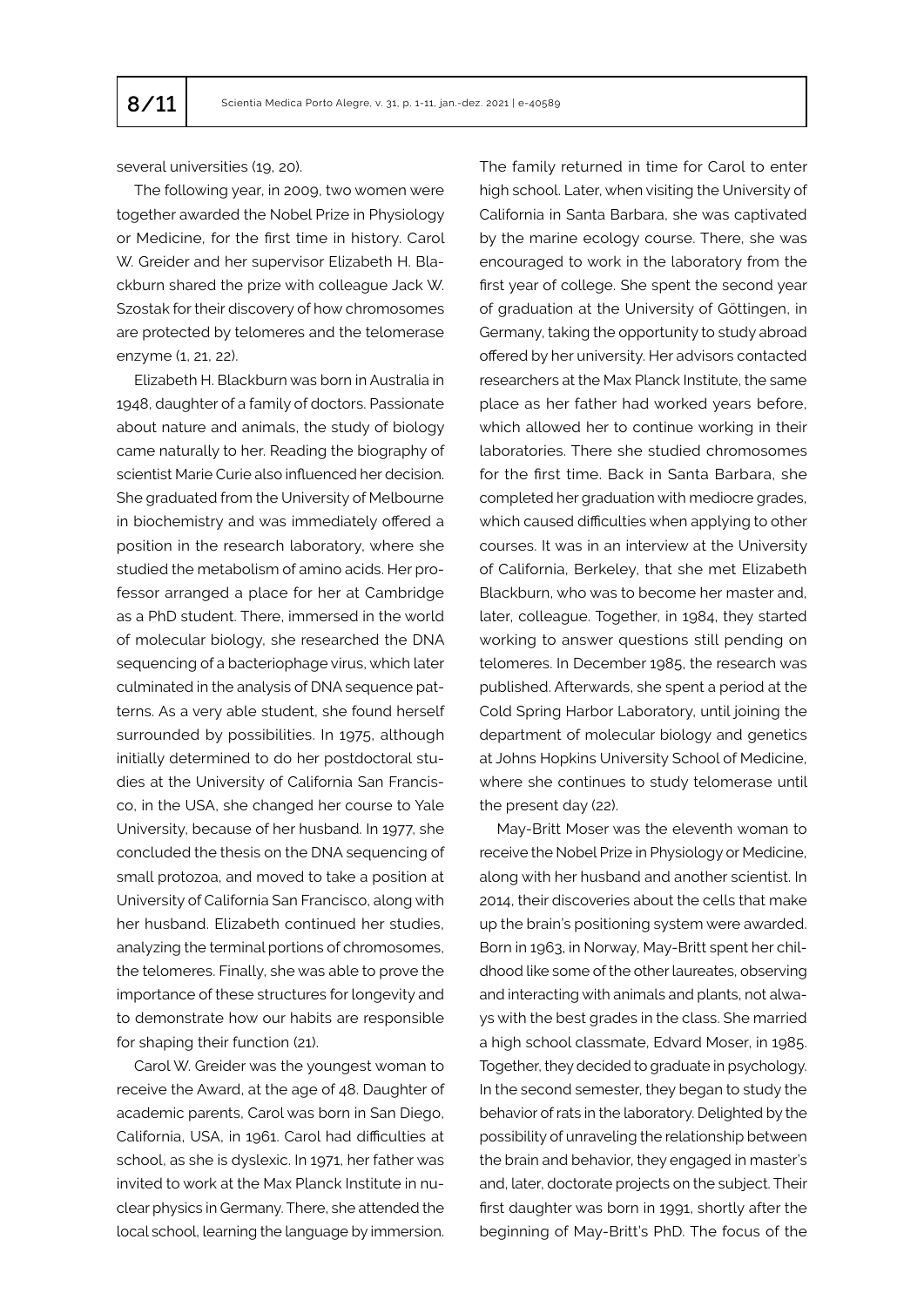couple's research was directed to the region of the brain called the hippocampus, responsible for the processing of memory. The couple's second daughter was born in 1995, just before the defense of her PhD thesis. Breastfeeding in public, taking the children to scientific meetings and to the laboratory, she continued her studies, which reaffirmed and expanded her previous findings. The couple moved to Edinburgh, Scotland, and later to London, England. There, they worked together in the laboratory of scientist John O'Keefe, with whom they would come to share the Nobel Prize. In 1996, the couple returned to Norway to take up professor-researcher positions at the Norwegian University of Science and Technology in Trondheim, positions they hold until today (23).

## **Tu Youyou: when traditional chinese medicine and western medicine meet**

The twelfth woman, and last, to date, to receive the Nobel Prize in Medicine or Physiology was born in China in 1930. Developer of two drugs used in the treatment of malaria, Tu Youyou was also the first Chinese citizen to be awarded the Nobel Prize in any category. All her studies and work took place within her country. Due to her illness with tuberculosis at the age of 16, she chose to work in the search for cures for diseases. As a student in the Pharmacy department at the Medical School of Peking University, she received instruction on plants used in Traditional Chinese Medicine, learning how to classify, identify, and use them. Along with her professor, Lou Zhicen, she took a step forward, extracting the active molecules from plants and determining the structure of the molecules. As soon as she graduated in 1955, Tu Youyou was employed at the Institute of Chinese Materia Medica of the new Academy of Traditional Chinese Medicine (now China Academy of Chinese Medical Sciences), subordinate to the Chinese Ministry of Health. There, she continued her research, exploring the molecular bases and mechanisms of action of treatments with medicinal herbs, in resonance with a government policy of integrating Western medical knowledge with traditional Chinese medicine, which proved extremely beneficial for patients. In the late 1960s, a potentially fatal disease went out of control: malaria became resistant to drugs. In this context, thousands of soldiers from the Vietnam War were dying from this disease. In 1964, Chinese military institutes founded a secret project to discover a new antimalarial drug. In 1969, during the Great Chinese Cultural Revolution, Tu Youyou was appointed head of the team of researchers responsible for developing the drug. This directly impacted her personal life: Youyou left her four-year-old daughter with her parents and her one-year-old daughter with the daycare teacher's family. Three years later, when she visited them, they did not recognize her. Tu Youyou's long journey through traditional literature and laboratory experiments has brought results. The discovery of the drug artemisinin meant the survival of hundreds of thousands of people. Tu Youyou, today, at the age of 90, is still a professor and researcher at the China Academy of Traditional Chinese Medicine (24).

## **Final considerations**

Between 1901 and 2021, 975 laurels were awarded in all Nobel Prize categories. Of these almost one thousand recipients, only 58 (5.9%) are women. In the same period, of the 224 laureates awarded exclusively for the Nobel Prize in Medicine or Physiology, 12 (5.4%) were for women(1, 3). Inequality between sexes in the academic world, evidenced with less representativeness in publications, number of articles published, number of citations, and lower salary, is a global problem that has been perpetuating over the decades, being even more prominent in researchers from high impact and leadership positions (25, 26, 27).

The pioneers, Gerty Cori and Rosalyn Yallow, had one and two children, respectively. The seven women who were laureates in the sequence (Barbara McClintock, Rita Levi-Montalcini, Gertrude B. Elion, Christiane Nüsslein-Volhard, Linda B. Buck, Françoise Barré-Sinoussi, and Elizabeth H. Blackburn) had no children. Finally, the last three, Carol W. Greider, May-Britt Moser, and Tu Youyou are mothers of two children each. The issue of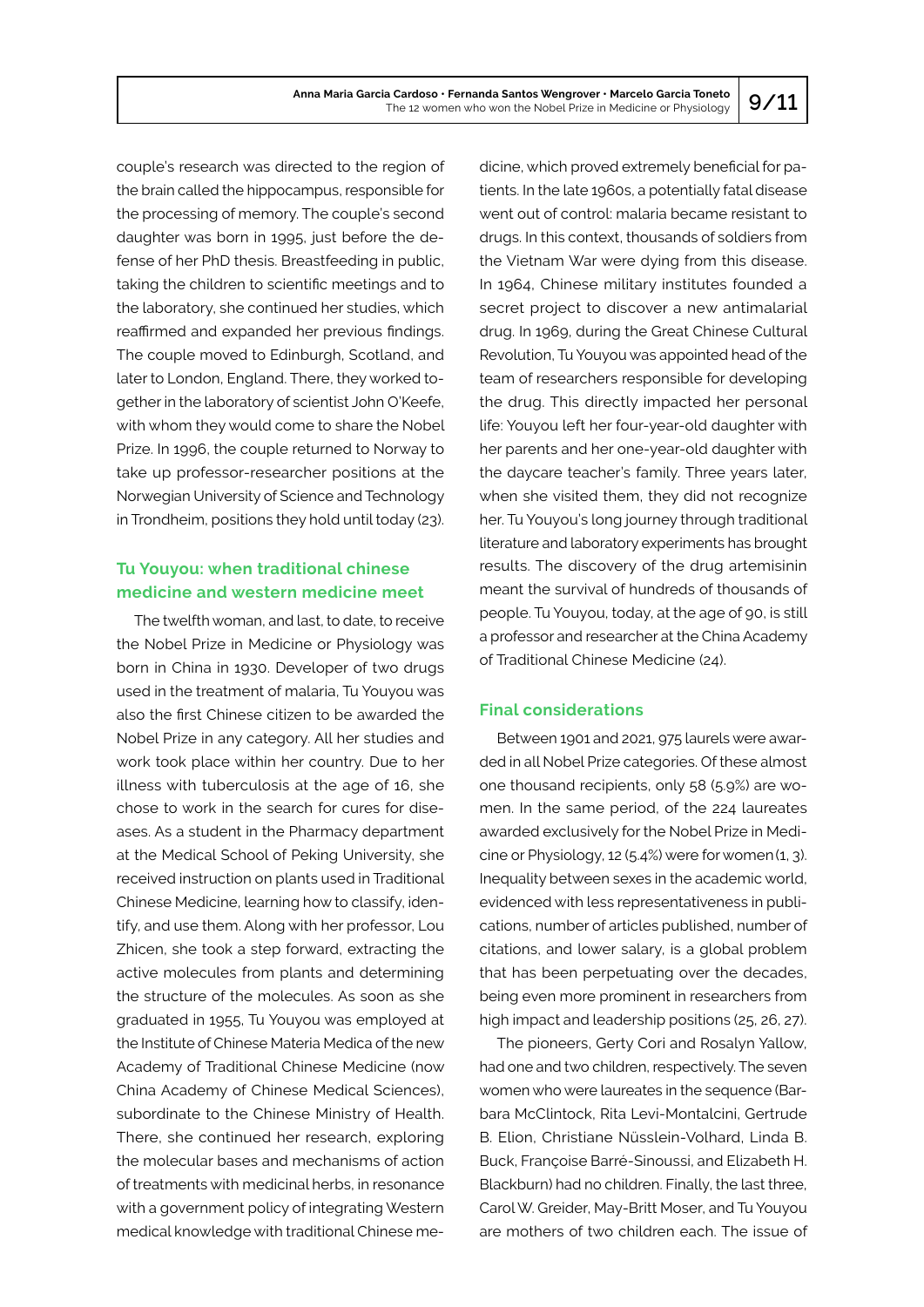the impact of motherhood is also addressed in studies, reinforcing that the double shift (maternity and academia) presents a series of difficulties for scientists who choose to become mothers (28). Examples such as the Christiane Nüsslein-Volhard Stiftung Foundation, by Christiane Nüsslein-Volhard are commendable, but public and private policies are necessary to support the careers of research mothers.

Each laureate, whose stories present their peculiarities, different academic backgrounds, upbringing, and ways of dealing with adversity, serves as a source of inspiration for the different potentials in the female world. In view of the disparity that surrounds the female world in science, investments on a global scale are necessary to increase gender equity.

## **Notes**

The version of the article was reviewed by Robin Hambly.

## **Funding**

This study did not receive financial support from external sources

## **Conflicts of interest disclosure**

The authors declare no competing interests relevant to the content of this study.

## **Authors' contributions**

All the authors declare to have made substantial contributions to the conception, or design, or acquisition, or analysis, or interpretation of data; and drafting the work or revising it critically for important intellectual content; and to approve the version to be published.

## **Availability of data and responsibility for the results**

All the authors declare to have had full access to the available data and they assume full responsibility for the integrity of these results.

## **References**

1. The Nobel Prizes. Nobel Prize facts [Internet]. NobelPrize.org. Nobel Prize Outreach AB; 2021 [cited 2021 Oct 13]. Available from: [https://www.nobelprize.org/](https://www.nobelprize.org/prizes/facts/nobel-prize-facts) [prizes/facts/nobel-prize-facts](https://www.nobelprize.org/prizes/facts/nobel-prize-facts)

2. Noro JJ. Nobel – O Prêmio e o Homem: Prêmios Nobel de Fisiologia e Medicina. São Paulo: JSN Editora; 1999.

3. The Nobel Prizes. All Nobel Prizes in Physiology or Medicine [Internet]. NobelPrize.org. Nobel Prize Outreach AB; 2021 [cited 2021 Oct 13]. Available from: [https://www.nobelprize.org/prizes/lists/all-nobel](https://www.nobelprize.org/prizes/lists/all-nobel-laureates-in-physiology-or-medicine/)- [-laureates-in-physiology-or-medicine](https://www.nobelprize.org/prizes/lists/all-nobel-laureates-in-physiology-or-medicine/)

4. McGrayne SB. Mulheres que ganharam o Prêmio Nobel em Ciências: suas vidas, lutas e notáveis descobertas. São Paulo: Editora Marco Zero; 1994.

5. Dall'ava-Santucci J. Mulheres e médicas: As pioneiras da medicina. Rio de Janeiro: Ediouro; 2005.

6. The Nobel Prizes. Gerty Cori – Biographical [Internet]. NobelPrize.org. Nobel Media AB; 2021 [cited 2021 Oct 13]. Available from: [https://www.nobelprize.org/prizes/](https://www.nobelprize.org/prizes/medicine/1947/cori-gt/lecture/) [medicine/1947/cori-gt/lecture](https://www.nobelprize.org/prizes/medicine/1947/cori-gt/lecture/)

7. American Chemical Society National Historic Chemical Landmarks. Carl and Gerty Cori and Carbohydrate Metabolism [Internet]. American Chemical Society: Washington, USA; 2004 Sep 21 [cited 2020 May 21]. Available from: [https://www.acs.org/content/acs/en/](https://www.acs.org/content/acs/en/education/whatischemistry/landmarks/carbohydratemetabolism.html) [education/whatischemistry/landmarks/carbohydra](https://www.acs.org/content/acs/en/education/whatischemistry/landmarks/carbohydratemetabolism.html)[temetabolism.html](https://www.acs.org/content/acs/en/education/whatischemistry/landmarks/carbohydratemetabolism.html)

8. Litoff JB, McDonald J. European Immigrant Women in the United States: A Biographical Dictionary. New York & London: Garland Publishing; 1994.

9. The Nobel Prizes. Rosalyn Yalow – Biographical [Internet]. NobelPrize.org. Nobel Media AB; 2021 [cited 2021 Oct 13]. Available from: [https://www.nobelprize.](https://www.nobelprize.org/prizes/medicine/1977/yalow/biographical.) [org/prizes/medicine/1977/yalow/biographical](https://www.nobelprize.org/prizes/medicine/1977/yalow/biographical.)

10. Glick S. Rosalyn Sussman Yalow (1921–2011). Nature. 2011;474(7353):580. <https://doi.org/10.1038/474580a>

11. The Nobel Prizes. Barbara Mcclintock – Biographical [Internet]. NobelPrize.org. Nobel Media AB; 2021 [cited 2021 Oct 13]. Available from: [https://www.nobelprize.](https://www.nobelprize.org/prizes/medicine/1983/mcclintock/biographical/) [org/prizes/medicine/1983/mcclintock/biographical](https://www.nobelprize.org/prizes/medicine/1983/mcclintock/biographical/)

12. The Nobel Prizes. Rita Levi-Montalcini – Biographical [Internet]. NobelPrize.org. Nobel Media AB; 2021 [cited 2021 Oct 13]. Available from: [https://www.nobelprize.](https://www.nobelprize.org/prizes/medicine/1983/mcclintock/biographical/) [org/prizes/medicine/1983/mcclintock/biographical](https://www.nobelprize.org/prizes/medicine/1983/mcclintock/biographical/)

13. The Nobel Prizes. Gertrude B. Elion – Biographical [Internet]. NobelPrize.org. Nobel Media AB; 2021 [cited 2021 Oct 13]. Available from: [https://www.nobelprize.](https://www.nobelprize.org/prizes/medicine/1988/elion/biographical.) [org/prizes/medicine/1988/elion/biographical](https://www.nobelprize.org/prizes/medicine/1988/elion/biographical.)

14. Academy of Achievement. Gertrude B. Elion Biography - Academy of Achievement. [Internet]. Last modified February, 9 2021 [cited 2021 May 23]. Available from: https://achievement.org/achiever/gertrude-elion